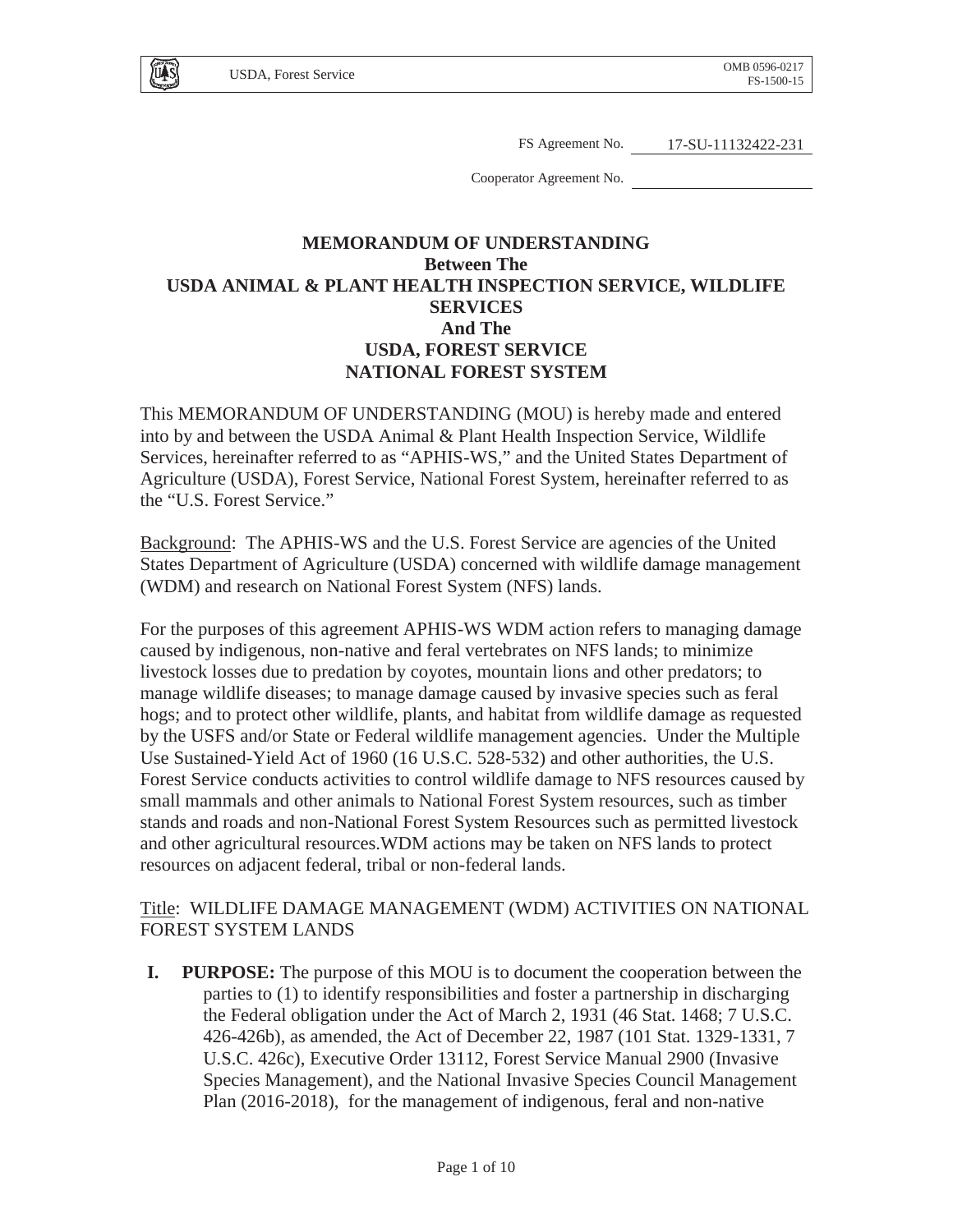U<sub>1</sub>S

vertebrates causing damage on NFS lands; (2) to establish general guidelines to assist field personnel in carrying out their WDM responsibilities consistent with policies of the U.S. Forest Service and APHIS-WS; and (3) to strengthen the cooperative approach to WDM on NFS lands through exchange of information and mutual program support, in accordance with the following provisions.

#### **II. STATEMENT OF MUTUAL BENEFIT AND INTERESTS:**

The U.S. Forest Service is responsible for managing land and resources under its jurisdiction, including conducting certain routine WDM operations to protect NFS lands and resources.

APHIS-WS is authorized under the Act of March 2, 1931 (46 Stat. 1468; 7 U.S.C. 426-426b) as amended, and the Act of December 22, 1987 (101 Stat. 1329-1331, 7 U.S.C. 426c) to provide WDM services<sup>1</sup>. These acts establish WS as the lead agency for wildlife damage management activities and provide authorization to conduct activities and to enter into agreement with States, local jurisdictions, individuals, and public and private agencies, organizations, and institutions in the control of nuisance mammals and birds and those mammal and bird species that are reservoirs for zoonotic diseases. This includes maintaining technical expertise in the science of WDM, use of control tools and techniques, conducting WDM research, complying with NEPA requirements for its WDM activities, and providing operational assistance in conducting damage management programs and wildlife disease surveillance at the request of cooperators.

APHIS-WS and U.S. Forest Service recognize that the National Wilderness Preservation System has been established by Congress through the Wilderness Act and other enabling legislation (16 U.S. C. 1131(c). Forest Service direction concerning WDM within Wilderness Areas is provided in Forest Service Manual (FSM) 2323.33. Both parties are committed to ensuring that WDM in Wilderness Areas is provided in a manner that protects wilderness in its natural condition and preserves wilderness character for current and future generations.

In consideration of the above premises, the parties agree as follows:

#### **III. APHIS-WS SHALL:**

 $\overline{a}$ 

- A. Evaluate WDM needs in cooperation with the U.S. Forest Service.
- B. Develop, and annually update, Integrated Wildlife Damage Management plans that consider all applicable non-lethal and lethal methodologies to resolve wildlife damage issues in coordination with U.S. Forest Service. Cooperate with U.S.

<sup>&</sup>lt;sup>1</sup> The functions of APHIS-WS under the Secretary of Agriculture were first established in 1885. These functions, administered through the Bureau of Biological Survey were transferred to the Secretary of the Interior by the 1939 Reorg. Plan No. II, Sec. 4(f), effective July 1, 1939, set out in note under section 133t of Title 5. On

December 19, 1985, the wildlife damage management function was returned to the USDA from the U.S. Department of the Interior pursuant to Federal legislation (Public Law 99-190: H.J. Res. 4 65, 99th Cong. 1st Session).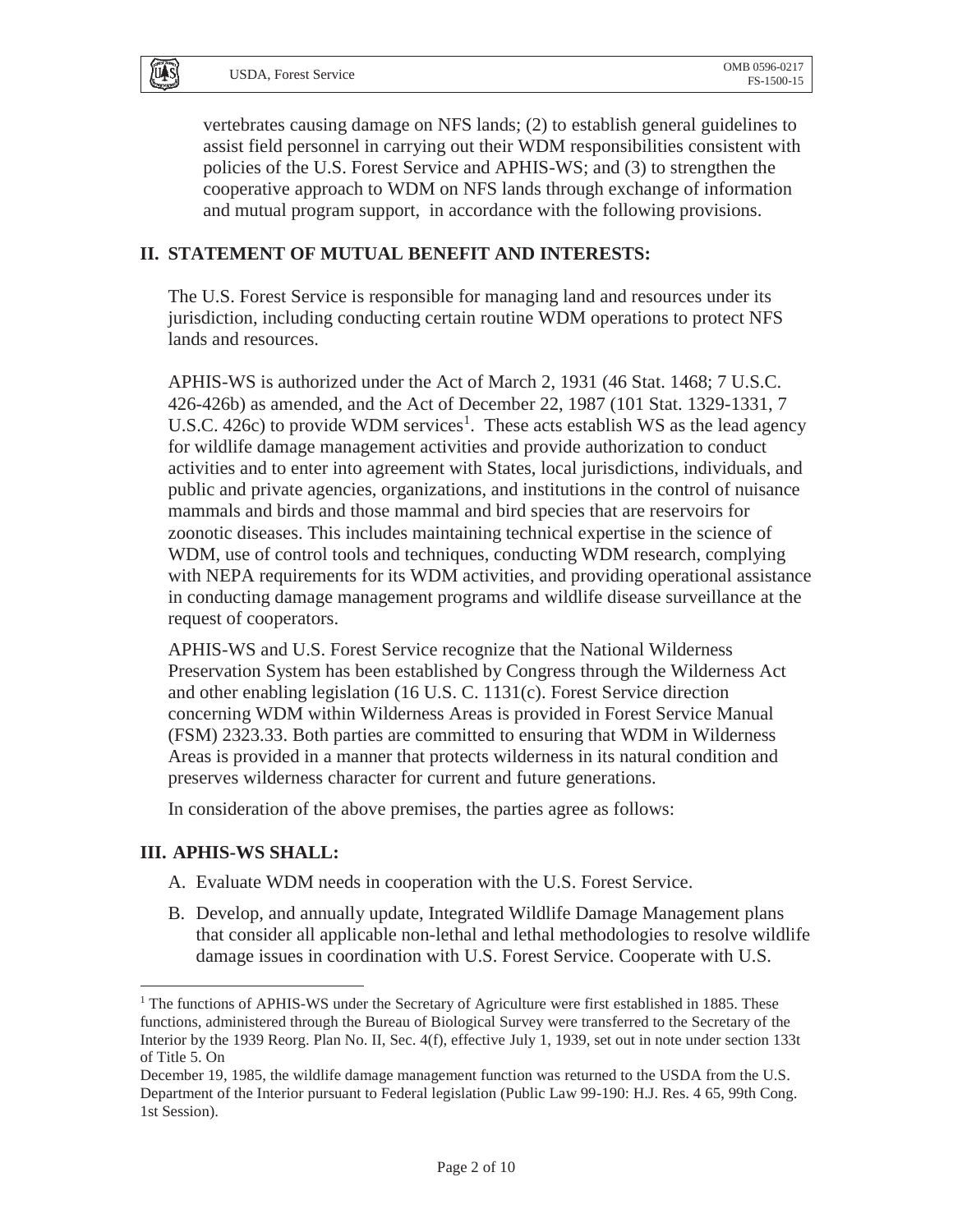# USDA, Forest Service OMB 0596-0217

 $[\overline{u}$ <sub>s</sub>

Forest Service in the development and timely annual review of WDM plans governing APHIS-WS activities, and in reviewing and issuing timely decisions on pesticide-use proposals

- C. Serve as the lead agency for NEPA compliance for wildlife damage, invasive species, and wildlife disease management activities requested of APHIS-WS by: (1) entities other than the U.S. Forest Service; or (2) the U.S. Forest Service in certain circumstances as agreed upon between both agencies. When serving as the lead agency for NEPA compliance, APHIS-WS will coordinate with the U.S. Forest Service and appropriate State and local agencies and tribes in completing the NEPA process for such activities. As appropriate, APHIS-WS will invite the U.S. Forest Service to serve as a cooperating agency in the development of APHIS-WS led NEPA compliance documents.
- D. Request and obtain advance approval of U.S. Forest Service for any planned uses of pesticide within National Forest System (NFS) areas using the Pesticide-Use Proposal (form FS-2100-2). Pesticide shall not be used within any NFS area to control pests without prior written concurrence of the U.S. Forest Service. The Pesticide-Use Proposal (PUP) shall cover a 12-month period of planned use beginning 3 months after the date of submission. Information essential for review shall be provided in the form specified. Exceptions to this schedule may be allowed, subject to emergency request and approval, only when a WDM need arises that requires control measures which were not anticipated at the time an annual proposal was submitted. Only those products registered, or otherwise authorized, by the U.S. Environmental Protection Agency, and cognizant of State authority, for the specific purpose planned shall be authorized for use within NFS areas.

Before applying pesticide on any NFS area, APHIS-WS shall submit a PUP to the local U.S. Forest Service Region/Area Pesticide Use Coordinator (see: http://www.fs.fed.us/foresthealth/pesticide/contactus.shtml) along with a project work plan that includes, at a minimum, a precise statement of the treatment objectives; a description of equipment, materials, and supplies to be used, including pesticide formulation, quantities, and application methods; a description of the lines of responsibility for project planning, project monitoring, and afteraction review; a description of any necessary interagency coordination; a description of the process by which treatment effectiveness will be determined; and a safety plan that includes a spill plan, communications plan, security plan and, when required by applicable local requirements, a provision for prior notification to sensitive individuals. APHIS-WS shall promptly report to the local U.S. Forest Service Pesticide Use Coordinator completion of each pesticide application project, confirming conformance to project work plan, and describing any allowed variance (e.g. utilization of lesser amounts of pesticide). Label instructions and all applicable laws and regulations shall be strictly followed in the application of pesticides and disposal of excess materials and containers. No pesticide waste, excess materials or containers shall be disposed of in any area administered by the U.S. Forest Service.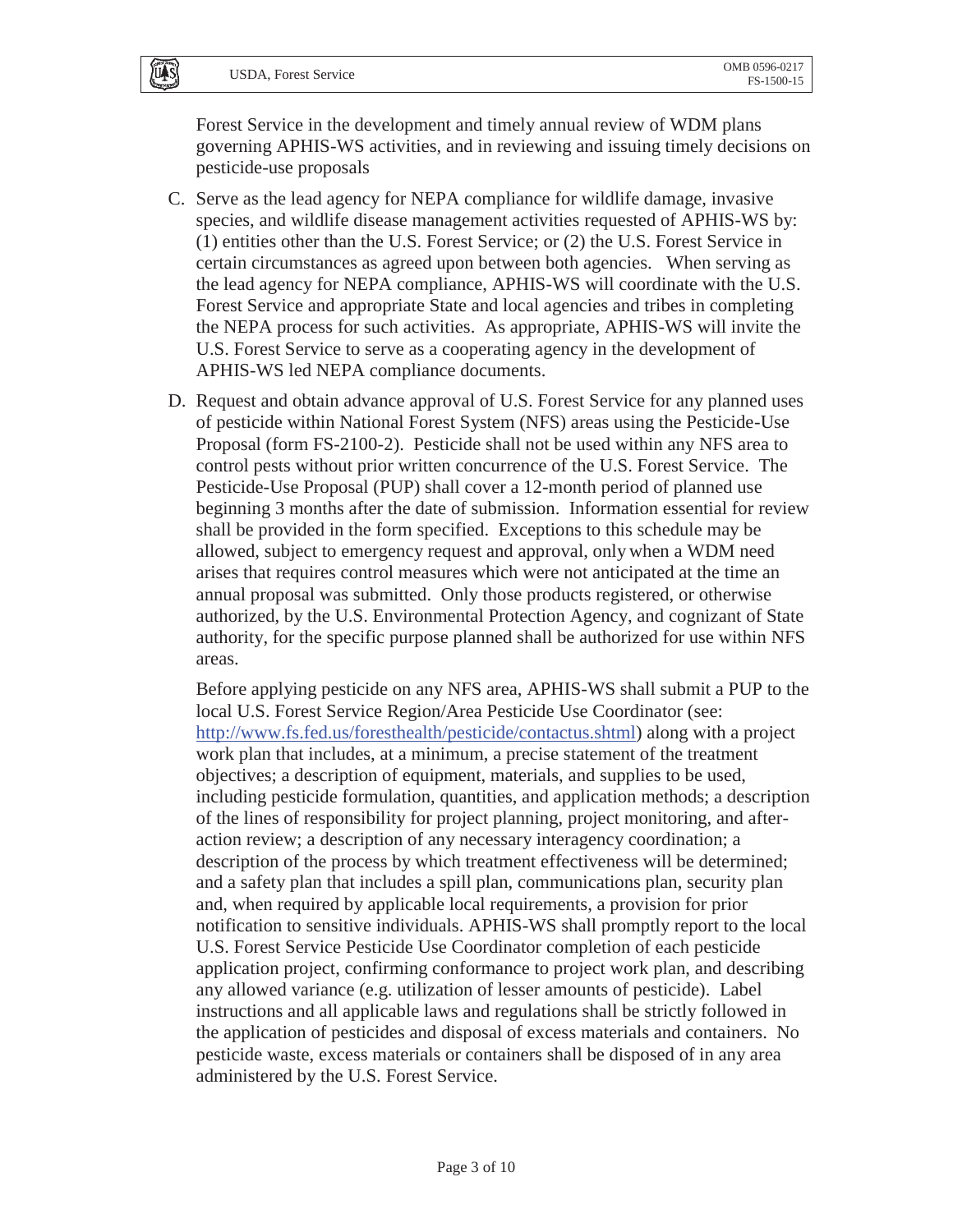$\overline{U}$   $\overline{S}$ 

- E. Notify the U.S. Forest Service prior to the implementation of WDM activities that may be controversial, generate media attention, or occur in wilderness or areas of high public use. As part of the pre-action planning process address communication expectations in Integrated Wildlife Damage Management plans. Inform the U.S. Forest Service about the results of WDM activities initiated by APHIS-WS in a timely manner. Additionally, provide the U.S. Forest Service-Washington Office with an annual report, summarizing the results of all WDM on NFS lands. The annual report shall include the resource(s) protected, estimates of predation damage prevented if available, names and amounts of pesticides used, the methods applied and the species captured, removed, or deterred.
- F. Provide the U.S. Forest Service personnel with WDM training sessions and technical information on WDM tools and techniques when requested.
- G. APHIS-WS shall obtain documented approval from the Regional Forester or their designee prior to conducting WDM on NFS Wilderness lands consistent with manual direction (2323.33c). Document decisions on a case-by-case basis. The parties will meet annually or as needed, with the Regional Forester or their designee to review all APHIS-WS activities on Wilderness lands.

## **IV.THE U.S. FOREST SERVICE SHALL:**

- A. Cooperate with APHIS-WS in the development and timely annual review of WDM plans governing APHIS-WS activities, and in reviewing and issuing timely decisions on pesticide-use proposals (i.e., within 90 days following submission by APHIS-WS).
- B. Serve as the lead agency for NEPA compliance for WDM activities that are requested of AHPIS-WS or initiated by the U.S. Forest Service (except as provided for in III. C), and participate as a cooperating agency NEPA processes where APHIS-WS is the lead agency as appropriate.
- C. U.S. Forest Service will conduct an appropriate Minimum Requirements Analysis (MRA) for all APHIS-WS WDM activities in Wilderness Areas on NFS lands and will provide documentation of that analysis to APHIS-WS. U.S. Forest Service will coordinate with APHIS-WS and appropriate State and local agencies and tribes in completing the MRA process for such activities. As appropriate, U.S. Forest Service will invite APHIS-WS to serve as a cooperating agency in the development of U.S. Forest Service-led Wilderness Act compliance documents.
- D. Inform APHIS-WS of opportunities to participate in applicable U.S. Forest Service training at the national, regional, and forest levels, especially NEPA and Wilderness training.
- E. Involve APHIS-WS in the amendment/revision of forest plans which may influence WDM activities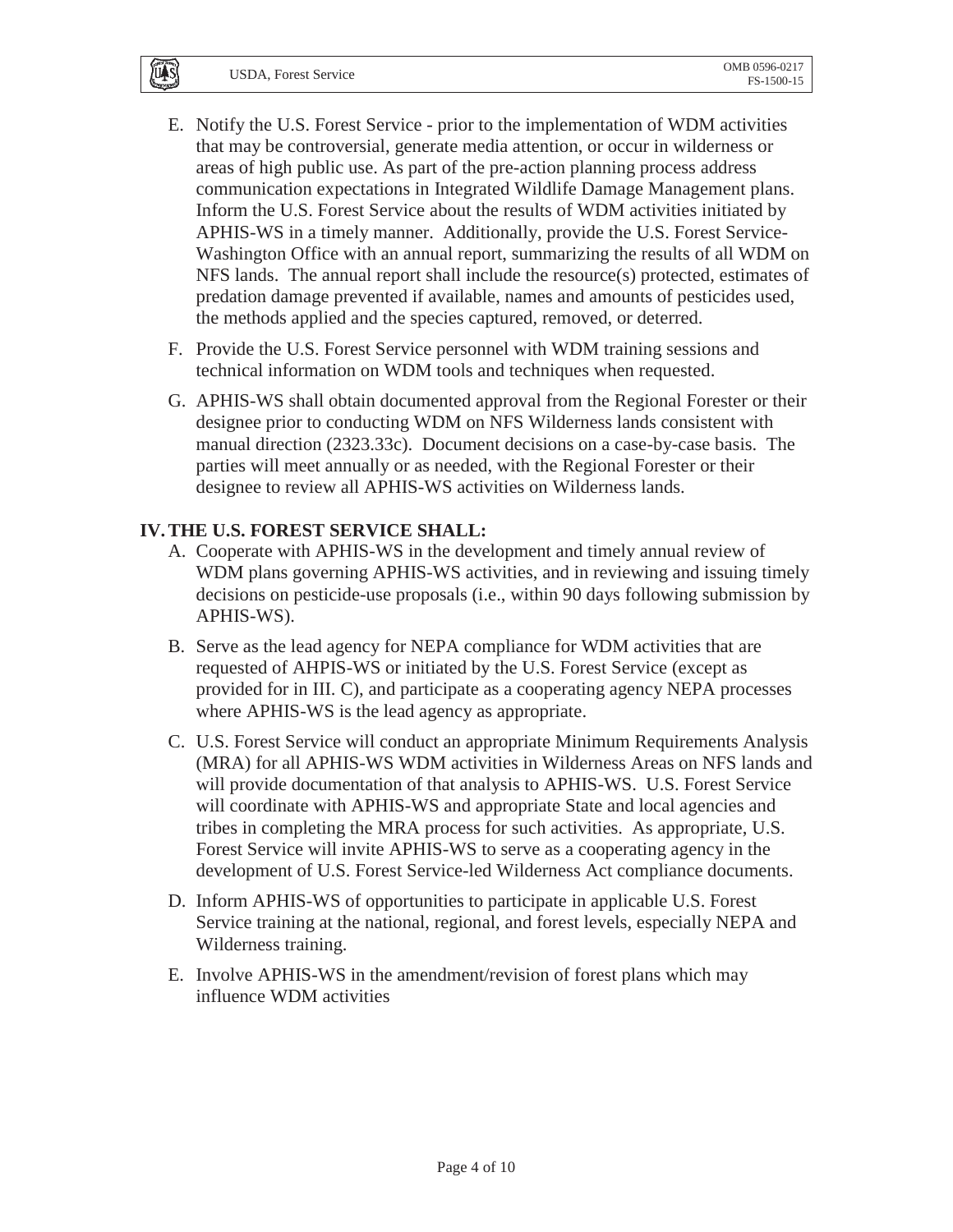**LUAS** 

## **V. IT IS MUTUALLY UNDERSTOOD AND AGREED BY AND BETWEEN THE PARTIES THAT:**

- A. All WDM programs on NFS lands will be coordinated with appropriate State, Tribes, and Federal agencies prior to implementation of these programs.
- B. WDM on NFS land will be carried out in conformance with the Endangered Species Act, Wilderness Act, and other applicable laws and regulations, USDA policy on fish and wildlife (Departmental Regulation 9500-4), U.S. Forest Service policies and manual direction.
- C. Parties will comply with all applicable Federal, State, and local laws and regulations in the use of and application of pesticides.
- D. State-level WDM agreements will be developed, as needed, with the appropriate State, Tribes, and Federal agencies.
- E. Both parties will ensure interagency coordination in analyzing the effects of WDM activities by APHIS-WS on NFS lands and resources before NEPA decisions are signed. Whenever possible/practical, and when appropriate, each agency should serve as a cooperating agency in the development of WDM NEPA documents for which the other agency is taking the lead.
- F. The WDM programs will be evaluated on an annual basis, with emphasis on their effectiveness in reducing damage or the threat of damage by wildlife and meeting the objectives stated in this agreement and APHIS-WS relevant NEPA documents. WDM work plans will be developed and annually reviewed and updated in cooperation with appropriate State and Federal agencies, tribes, permittees, and others. Human health and safety zones and other areas where mitigation or restriction of WDM activities may be needed will be jointly identified.
- G. The APHIS-WS Deputy Administrator and the U.S. Forest Service Deputy Chief for National Forest System (or their designees) will meet annually to discuss coordination of WDM operations nationwide. APHIS-WS Regional Directors and U.S. Forest Service Regional Foresters (or their designees) will meet annually, or as needed, to discuss coordination of WDM operations in their respective States or regions.
- H. Problems regarding implementation of this agreement that arise and cannot be resolved at the field level will be reviewed and resolved by elevating to the next higher organizational level for prompt action.
- I. The Parties will cooperate on WDM research of mutual interest.
- J. The Parties shall manage their respective resources and activities in a separate, coordinated and mutually beneficial manner to meet the purposes of this agreement. Nothing in this agreement authorizes any of the parties to obligate or transfer funds. Specific projects or activities that involve the transfer of funds, services, or property among the Parties require execution of separate agreements and are contingent upon the availability of appropriated funds. Each party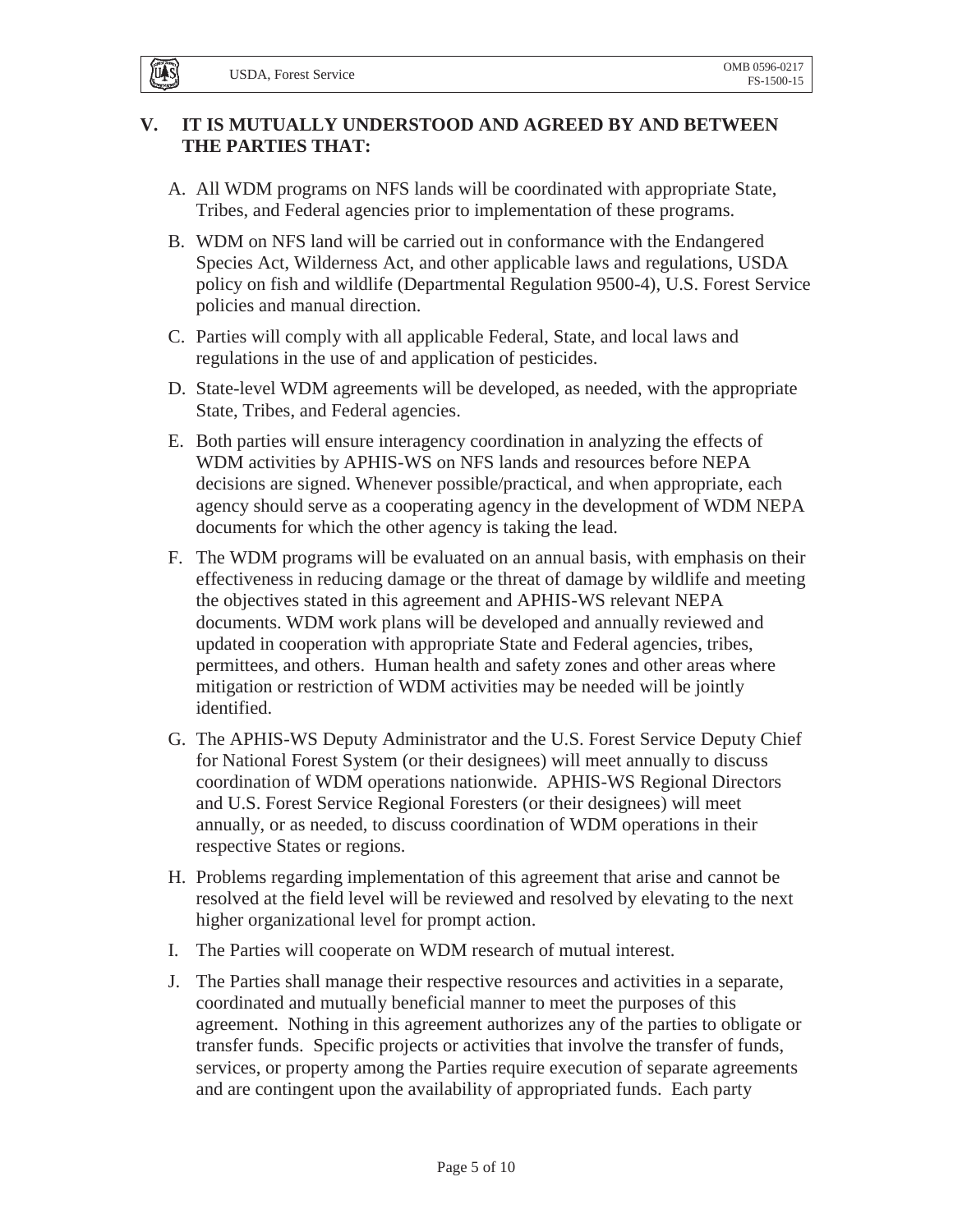$\overline{U}$   $\overline{S}$ 

operates under its own laws, regulations, and policies, subject to the availability of appropriated funds.

- K. U.S. Forest Service and APHIS-WS are each responsible for fulfillment of their specific delegated statutory authorities and responsibilities concerning WDM actions on NFS lands. The FS and state fish and wildlife management agencies have a shared responsibility for managing fish and wildlife populations and their associated habitats on National Forest System lands. The U.S. Forest Service also cooperates and coordinates with APHIS-WS concerning WDM and APHIS-WS may carry out predator control programs in accordance with FSM 2323.33c.
- L. Native wildlife and non-native wild or feral animals can pose threats and damage to humans, natural and cultural resources, and permitted grazing livestock in wilderness and in areas adjacent to designated wilderness. When a need is identified, the parties will cooperate and collaborate through NEPA processes and subsequent work planning meetings to ensure that WDM is carried out in accordance with the Wilderness Act and other relevant direction. The parties recognize that APHIS-WS has special expertise and the authority to implement WDM. When requested by either U.S. Forest Service, cooperating States exercising their management authority to conduct WDM in Wilderness, or livestock producers possessing valid grazing permits or who graze livestock in areas adjacent to Wilderness, APHIS-WS may provide WDM assistance to protect: human health and safety; threatened, endangered and other native animals and plants; cultural resources; permitted grazing livestock; and other vulnerable or sensitive resources in designated wilderness. It is noted that APHIS WS predator control activities are expected to remain infrequent and of low intensity across NFS designated Wilderness lands.
- M. PRINCIPAL CONTACTS. Individuals listed below are authorized to act in their respective areas for matters related to this agreement.

| <b>Cooperator Program Contact</b>       | <b>Cooperator Administrative Contact</b>    |
|-----------------------------------------|---------------------------------------------|
| Name: William H. Clay, Deputy           | Name: David Reinhold, Director OSS          |
| Administrator                           | Address: USDA Animal and Plant Health       |
| Address: USDA Animal & Plant Health     | Inspection Service, Wildlife Services, 4700 |
| Inspection Service, Wildlife Services,  | River Rd., Unit 87, Room 2D26               |
| Mail Stop 3402                          | City, State, Zip: Riverdale, MD 20737-      |
| City, State, Zip: Washington, DC 20250- | 1234                                        |
| 3402                                    | Telephone: 301-851-4002                     |
| Telephone: (202) 720-2054               | FAX: 301-734-2127                           |
| FAX: (202) 690-0053                     | Email: David.S.Reinhold@aphis.usda.gov      |
| Email: bill.clay@aphis.usda.gov         |                                             |

## **Principal Cooperator Contacts:**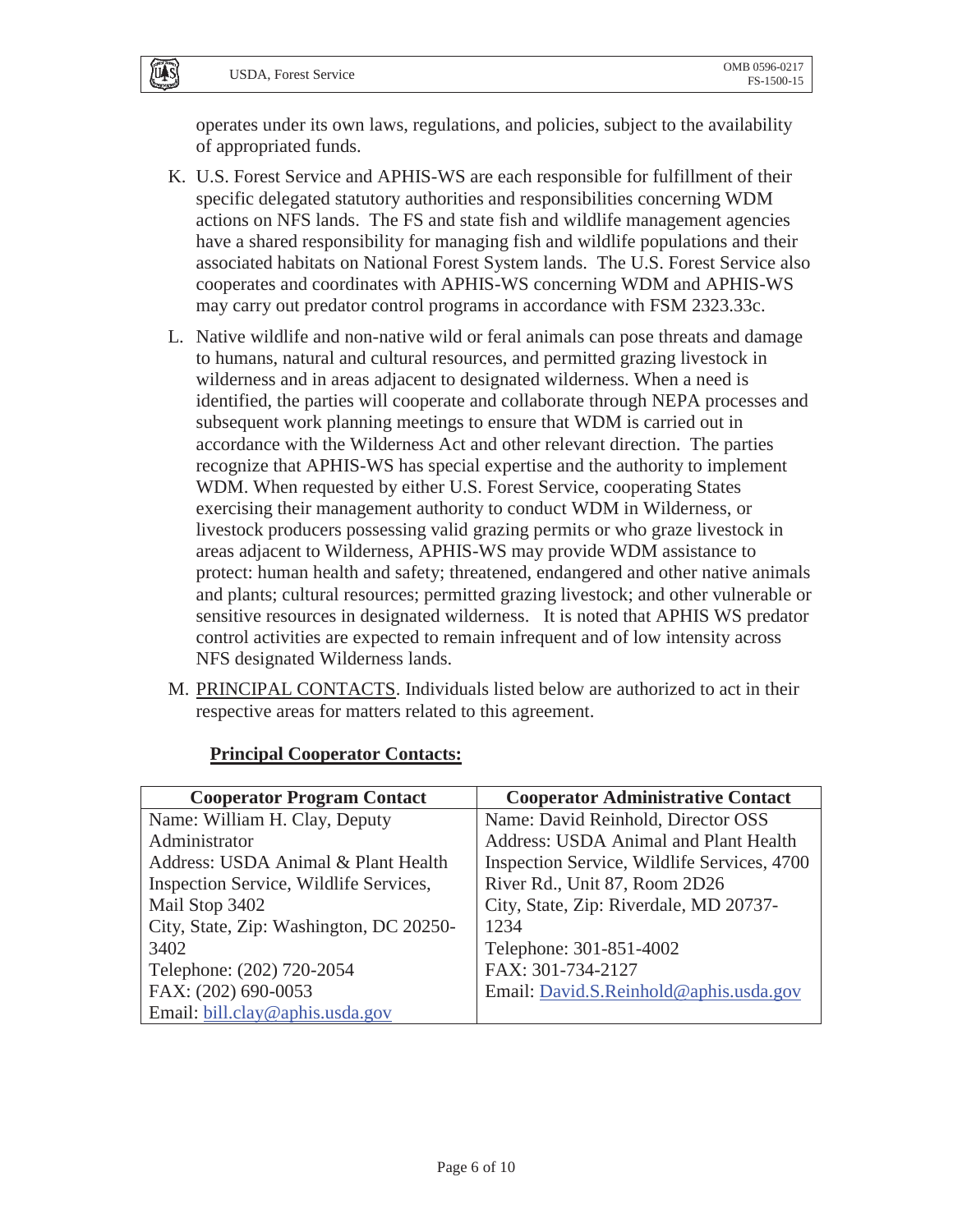

## **Principal U.S. Forest Service Contacts:**

| <b>U.S. Forest Service Program Manager</b> | <b>U.S. Forest Service Administrative</b> |
|--------------------------------------------|-------------------------------------------|
| <b>Contact</b>                             | <b>Contact</b>                            |
| Name: Robert M Harper                      | Name: Sandra Frost                        |
| Address: USDA Forest Service,              | Address: USDA Forest Service,             |
| Watershed, Fish, Wildlife, Air, and Rare   | Watershed, Fish, Wildlife, Air, and Rare  |
| Plants, 1400 Independence Ave., SW.        | Plants, 1400 Independence Ave., SW. Stop  |
| Stop Code 1121                             | Code 1121                                 |
| City, State, Zip: Washington, DC 20250-    | City, State, Zip: Washington, DC 20250-   |
| 1121                                       | 1121                                      |
| Telephone: (202) 205-1671                  | Telephone: (202) 590-0763                 |
| Email: rharper@fs.fed.us                   | Email: sfrost@fs.fed.us                   |

N. NOTICES. Any communications affecting the operations covered by this agreement given by the U.S. Forest Service or APHIS-WS is sufficient only if in writing and delivered in person, mailed, or transmitted electronically by e-mail or fax, as follows:

To the U.S. Forest Service Program Manager, at the address specified in the MOU.

To APHIS-WS, at APHIS-WS's address shown in the MOU or such other address designated within the MOU.

Notices are effective when delivered in accordance with this provision, or on the effective date of the notice, whichever is later.

- O. PARTICIPATION IN SIMILAR ACTIVITIES. This MOU in no way restricts the U.S. Forest Service or APHIS-WS from participating in similar activities with other public or private agencies, organizations, and individuals.
- P. ENDORSEMENT. Any of APHIS-WS's contributions made under this MOU do not by direct reference or implication convey U.S. Forest Service endorsement of APHIS-WS's products or activities, and does not by direct reference or implication convey APHIS-WS's endorsement of U.S. Forest Service products or activities.
- Q. NONBINDING AGREEMENT. This MOU creates no right, benefit, or trust responsibility, substantive or procedural, enforceable by law or equity. The parties shall manage their respective resources and activities in a separate, coordinated and mutually beneficial manner to meet the purpose(s) of this MOU. Nothing in this MOU authorizes any of the parties to obligate or transfer anything of value.

Specific, prospective projects or activities that involve the transfer of funds, services, property, and/or anything of value to a party requires the execution of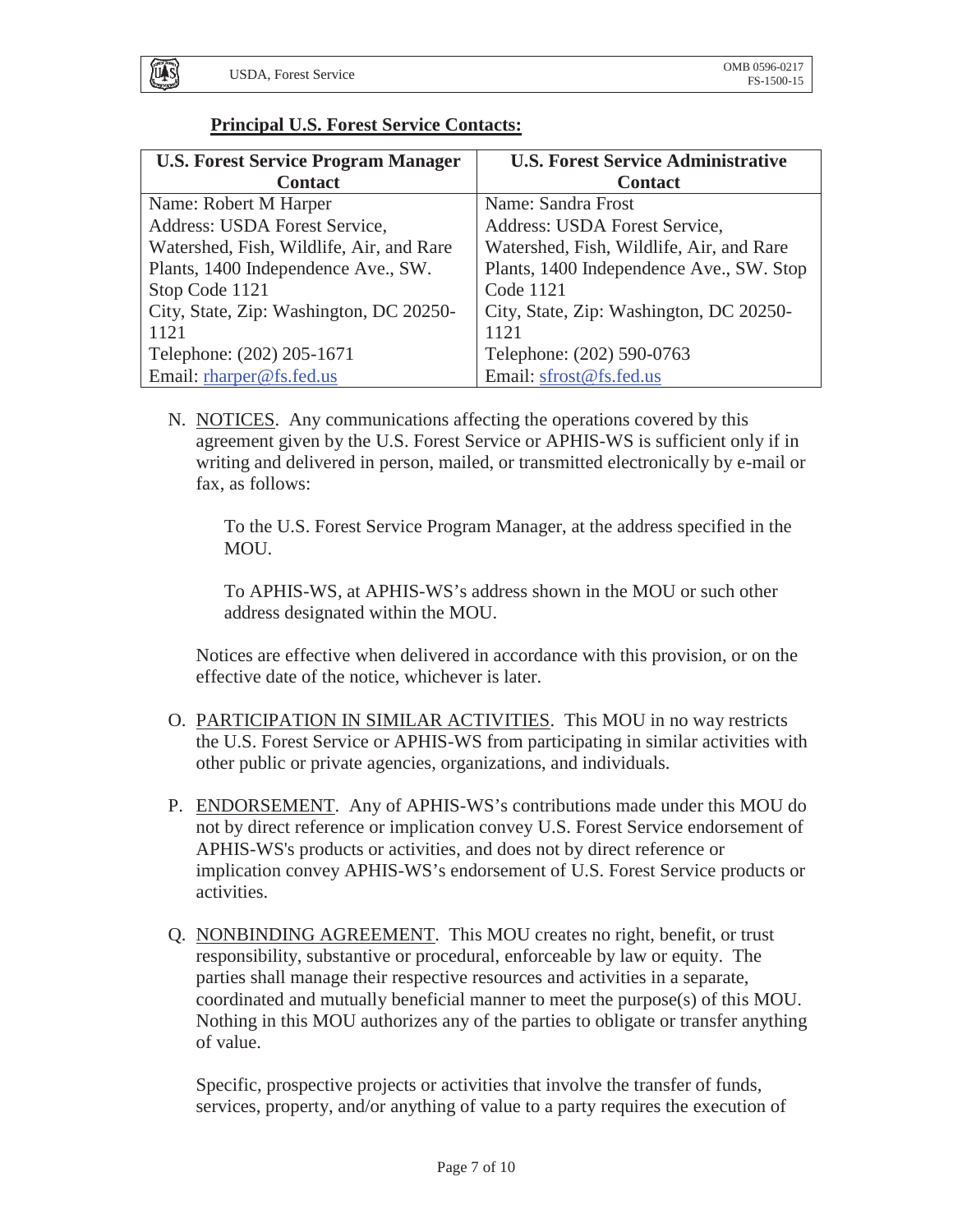**UAS** 

separate agreements and are contingent upon numerous factors, including, as applicable, but not limited to: agency availability of appropriated funds and other resources; cooperator availability of funds and other resources; agency and cooperator administrative and legal requirements (including agency authorization by statute); etc. This MOU neither provides, nor meets these criteria. If the parties elect to enter into an obligation agreement that involves the transfer of funds, services, property, and/or anything of value to a party, then the applicable criteria must be met. Additionally, under a prospective agreement, each party operates under its own laws, regulations, and/or policies, and any Forest Service obligation is subject to the availability of appropriated funds and other resources. The negotiation, execution, and administration of these prospective agreements must comply with all applicable law.

Nothing in this MOU is intended to alter, limit, or expand the agencies' statutory and regulatory authority.

- R. USE OF U.S. FOREST SERVICE INSIGNIA. In order for APHIS-WS to use the U.S. Forest Service insignia on any published media, such as a Web page, printed publication, or audiovisual production, permission must be granted from the U.S. Forest Service's Office of Communications. A written request must be submitted and approval granted in writing by the Office of Communications (Washington Office) prior to use of the insignia.
- S. FREEDOM OF INFORMATION ACT (FOIA). Public access to MOU or agreement records must not be limited, except when such records must be kept confidential and would have been exempted from disclosure pursuant to Freedom of Information regulations (5 U.S.C. 552).
- T. TEXT MESSAGING WHILE DRIVING. In accordance with Executive Order (EO) 13513, "Federal Leadership on Reducing Text Messaging While Driving," any and all text messaging by Federal employees is banned: a) while driving a Government owned vehicle (GOV) or driving a privately owned vehicle (POV) while on official Government business; or b) using any electronic equipment supplied by the Government when driving any vehicle at any time. All cooperators, their employees, volunteers, and contractors are encouraged to adopt and enforce policies that ban text messaging when driving company owned, leased or rented vehicles, POVs or GOVs when driving while on official Government business or when performing any work for or on behalf of the Government.
- M. PUBLIC NOTICES. It is the U.S. Forest Service's policy to inform the public as fully as possible of its programs and activities. APHIS-WS is encouraged to give public notice of the receipt of this agreement and, from time to time, to announce progress and accomplishments. Press releases or other public notices should include a statement substantially as follows: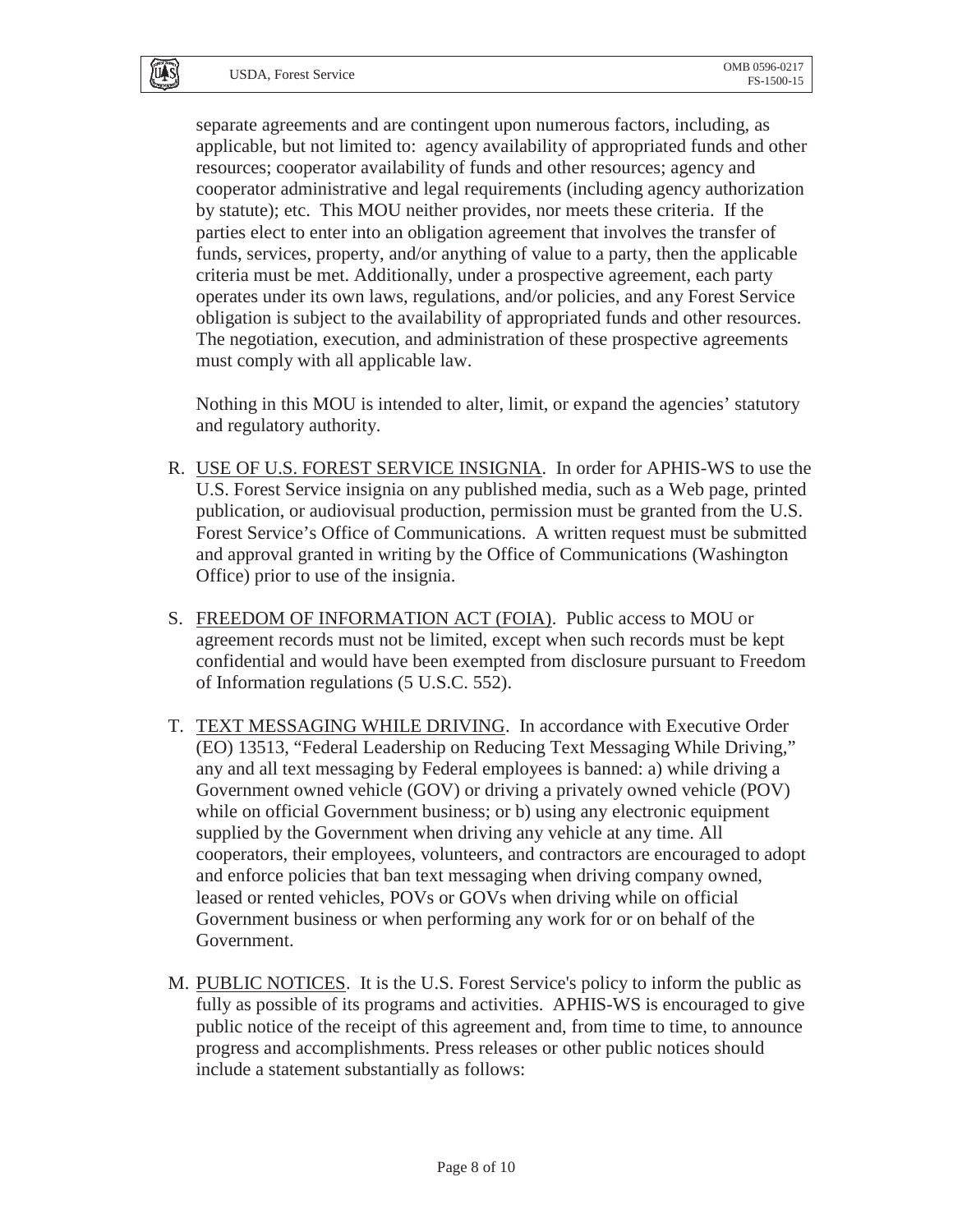U<sub>1</sub>S

"National Forest System of the U.S. Forest Service, Department of Agriculture, collaborates with many partners on the sound management of the nation's national forests and grasslands."

APHIS-WS may call on the U.S. Forest Service's Office of Communication for advice regarding public notices. APHIS-WS is requested to provide copies of notices or announcements to the U.S. Forest Service Program Manager and to The U.S. Forest Service's Office of Communications as far in advance of release as possible.

N. NONDISCRIMINATION STATEMENT – PRINTED, ELECTRONIC, OR AUDIOVISUAL MATERIAL. APHIS-WS shall include the following statement, in full, in any printed, audiovisual material, or electronic media for public distribution developed or printed with any Federal funding.

> *In accordance with Federal law and U.S. Department of Agriculture policy, this institution is prohibited from discriminating on the basis of race, color, national origin, sex, age, or disability. (Not all prohibited bases apply to all programs.)*

**To file a complaint of discrimination, write USDA, Director, Office of Civil Rights, Room 326-W, Whitten Building, 1400 Independence Avenue, SW, Washington, DC 20250-9410 or call (202) 720-5964 (voice and TDD). USDA is an equal opportunity provider and employer.** 

If the material is too small to permit the full statement to be included, the material must, at minimum, include the following statement, in print size no smaller than the text:

*"This institution is an equal opportunity provider."* 

- O. TERMINATION. Any of the parties, in writing, may terminate this MOU in whole, or in part, at any time before the date of expiration.
- P. MODIFICATIONS. Modifications within the scope of this MOU must be made by mutual consent of the parties, by the issuance of a written modification signed and dated by all properly authorized, signatory officials, prior to any changes being performed. Requests for modification should be made, in writing, at least 30 days prior to implementation of the requested change.
- Q. COMMENCEMENT/EXPIRATION DATE. This MOU is executed as of the date of the last signature and is effective through May 15, 2022 at which time it will expire.